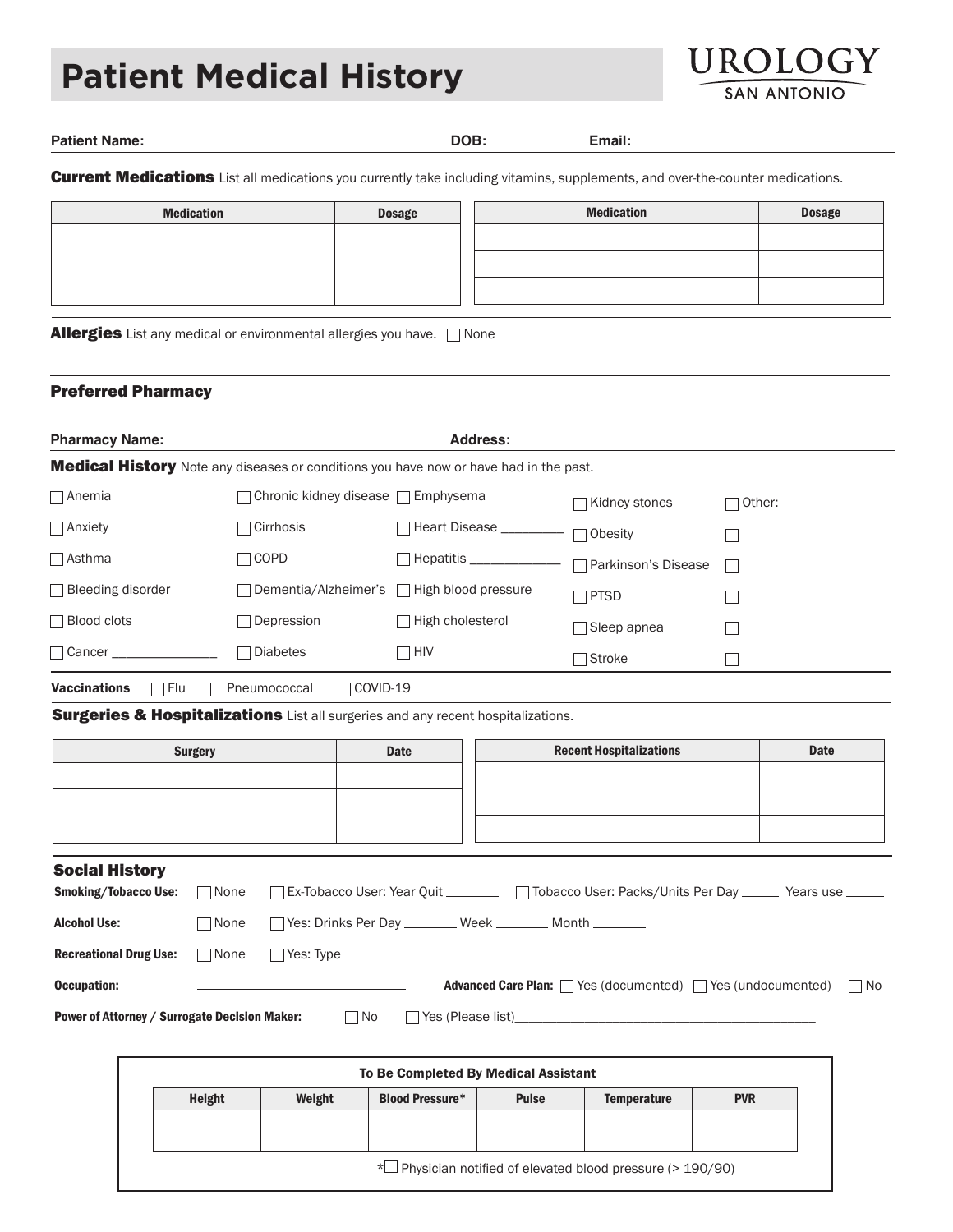# UROLOGY

**SAN ANTONIO** 

# **URINARY SYMPTOM SCREENER (AUA SYMPTOM SCORE)**

| Patient Name:                                                                                                                                                                     | Date:                         |                                                                     |                                                                |                                                  |                                                                |                                |
|-----------------------------------------------------------------------------------------------------------------------------------------------------------------------------------|-------------------------------|---------------------------------------------------------------------|----------------------------------------------------------------|--------------------------------------------------|----------------------------------------------------------------|--------------------------------|
| Circle the number that best describes your experience.                                                                                                                            | <b>NOT AT</b><br><b>ALL</b>   | <b>LESS</b><br>THAN <sub>1</sub><br><b>TIMES</b><br>IN <sub>5</sub> | <b>LESS</b><br>THAN $\frac{1}{2}$<br><b>THE</b><br><b>TIME</b> | <b>ABOUT</b><br>$\frac{1}{2}$ THE<br><b>TIME</b> | <b>MORE</b><br>THAN $\frac{1}{2}$<br><b>THE</b><br><b>TIME</b> | <b>ALMOST</b><br><b>ALWAYS</b> |
| <b>1. INCOMPLETE EMPTYING</b><br>Over the past month or so, how often have you had a<br>sensation of not emptying your bladder completely after you<br>finished urinating?        | $\overline{0}$                | 1                                                                   | $\overline{2}$                                                 | 3                                                | 4                                                              | 5                              |
| 2. FREQUENCY<br>Over the past month or so, how often have you had to<br>urinate again less than 2 hours after you finished urinating?                                             | $\Omega$                      | 1                                                                   | $\overline{2}$                                                 | 3                                                | 4                                                              | 5                              |
| <b>3. INTERMITTENCY</b><br>Over the past month or so, how often have you found<br>that you stopped and started again several times when<br>you urinated?                          | $\Omega$                      | 1                                                                   | $\overline{2}$                                                 | 3                                                | 4                                                              | 5                              |
| <b>4. URGENCY</b><br>Over the past month or so, how often have you found it<br>difficult to postpone urination?                                                                   | $\Omega$                      | 1                                                                   | $\overline{2}$                                                 | 3                                                | 4                                                              | 5                              |
| <b>5. WEAK STREAM</b><br>Over the past month or so, how often have you had a weak<br>urinary stream?                                                                              | $\Omega$                      | 1                                                                   | $\overline{2}$                                                 | 3                                                | $\overline{4}$                                                 | 5                              |
| <b>6. STRAINING</b><br>Over the past month or so, how often have you had to push<br>or strain to begin urination?                                                                 | $\overline{0}$                | 1                                                                   | $\overline{2}$                                                 | 3                                                | 4                                                              | 5                              |
| <b>7. NOCTURIA</b><br>Over the past month or so, how many times did you<br>typically get up to urinate from the time you went to bed<br>until the time you got up in the morning? | <b>None</b><br>$\overline{0}$ | 1 Time                                                              | 2 Times<br>$\overline{2}$                                      | 3 Times<br>3                                     | 4 Times<br>4                                                   | 5 Times<br>5                   |

Add the score for each question above, and write the total in the space to the right.

**SYMPTOM SCORE = 1-7 Mild 8-19 Moderate 20-35 Severe TOTAL \_\_\_\_\_\_\_\_\_**

**QUALITY OF LIFE:** How would you feel if you had to live with your urinary condition the way it is now, no better, no worse, for the rest of your life?

|           |                        | Mostly              |       |                                 |         |                                                 |
|-----------|------------------------|---------------------|-------|---------------------------------|---------|-------------------------------------------------|
| Deliahted | <b>Diagraph</b><br>556 | Satisfied<br>Mostly | Mixec | $\cdots$<br><b>Dissatisfied</b> | Jnhappy | $\overline{\phantom{0}}$<br>$\cdots$<br>errible |
|           |                        |                     |       |                                 |         |                                                 |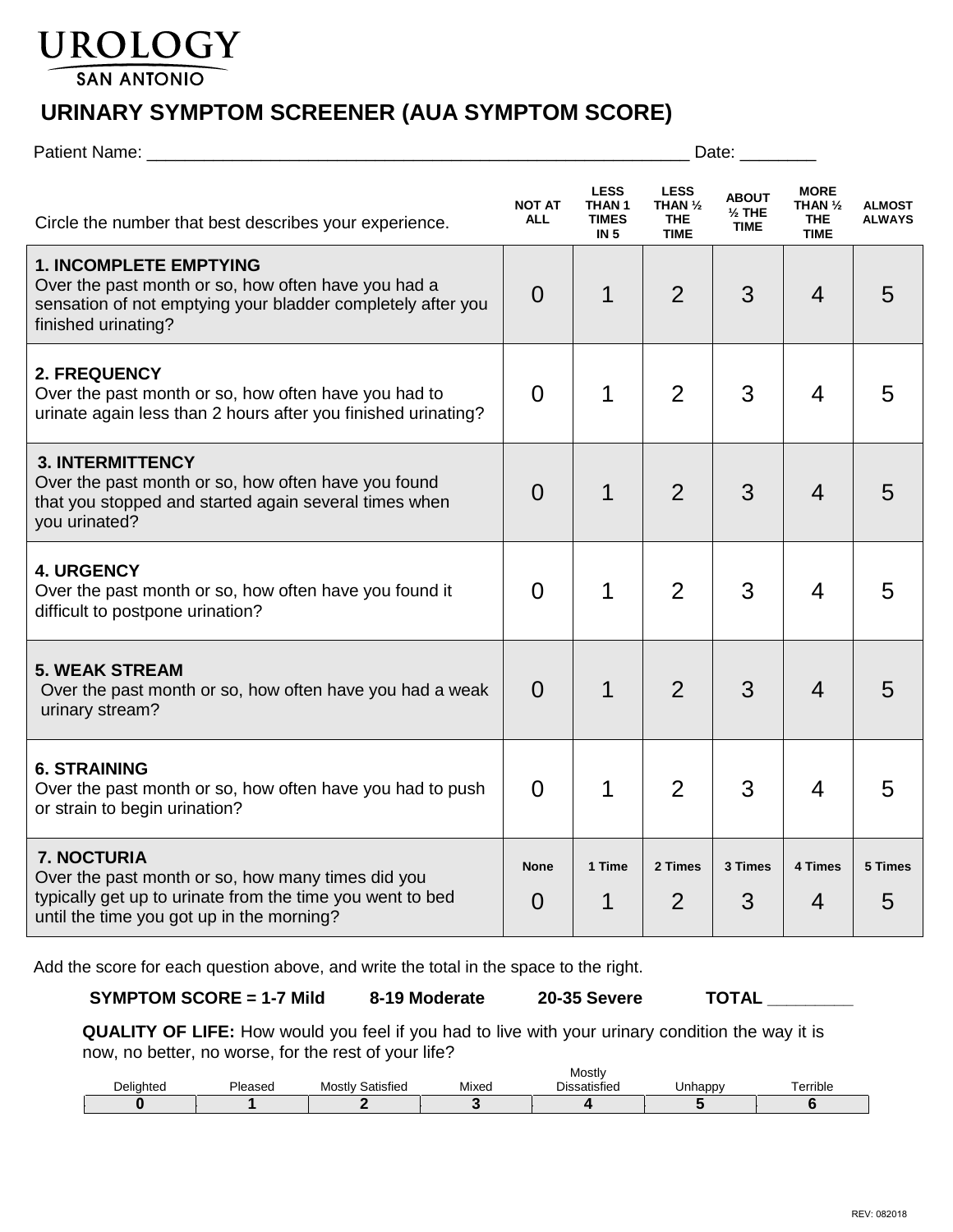# **Medical Information Release Form (HIPAA Release)**



## **Patient Name (Printed) Date of Birth**

\_\_\_\_\_\_\_\_\_\_\_\_\_\_\_\_\_\_\_\_\_\_\_\_\_\_\_\_\_\_\_\_\_\_\_\_\_\_\_\_\_\_\_\_\_\_\_\_\_\_\_\_\_\_\_\_\_\_\_ \_\_\_\_\_\_\_\_\_\_\_\_\_\_\_\_\_\_

I authorize Urology San Antonio to discuss and/or release my protected health information, including labs and test results, diagnosis, and treatments discussed to the following persons:

| Name                                                                                                                                                                                                                                                                                 | Relationship to Patient<br><b>Relationship to Patient</b><br>Relationship to Patient |                                             | Phone Number               |  |
|--------------------------------------------------------------------------------------------------------------------------------------------------------------------------------------------------------------------------------------------------------------------------------------|--------------------------------------------------------------------------------------|---------------------------------------------|----------------------------|--|
| Name                                                                                                                                                                                                                                                                                 |                                                                                      |                                             | Phone Number               |  |
| Name                                                                                                                                                                                                                                                                                 |                                                                                      |                                             | Phone Number               |  |
| $\square$ Do not release my information to anyone.                                                                                                                                                                                                                                   |                                                                                      |                                             |                            |  |
| <b>Phone Calls &amp; Messages</b>                                                                                                                                                                                                                                                    |                                                                                      |                                             |                            |  |
| May we contact you at home?                                                                                                                                                                                                                                                          | $\square$ No                                                                         |                                             |                            |  |
| May we contact you at work?                                                                                                                                                                                                                                                          | $\square$ No                                                                         |                                             |                            |  |
| May we contact you on your cell phone?                                                                                                                                                                                                                                               | $\square$ No                                                                         | $\square$ Yes, the number is $\blacksquare$ |                            |  |
| If unable to reach you, Urology San Antonio may:<br>$\Box$ Leave a detailed message                                                                                                                                                                                                  |                                                                                      | $\Box$ Leave a message to return call       | $\Box$ Not leave a message |  |
| I acknowledge that Urology San Antonio has made available to me a copy of the Notice of Privacy<br>practices (HIPAA). This notice describes how this office may use and disclose my protected health<br>information. I understand that I can obtain a complete copy upon my request. |                                                                                      |                                             |                            |  |
| This release of information will remain in effect until terminated by the patient in writing.                                                                                                                                                                                        |                                                                                      |                                             |                            |  |

\_\_\_\_\_\_\_\_\_\_\_\_\_\_\_\_\_\_\_\_\_\_\_\_\_\_\_\_\_\_\_\_\_\_\_\_\_\_\_\_\_\_\_\_ \_\_\_\_\_\_\_\_\_\_\_\_\_\_\_\_\_

\_\_\_\_\_\_\_\_\_\_\_\_\_\_\_\_\_\_\_\_\_\_\_\_\_\_\_\_\_\_\_\_\_\_\_\_\_\_\_\_\_\_\_\_ \_\_\_\_\_\_\_\_\_\_\_\_\_\_\_\_\_

**Patient Signature Date** 

**Witness Signature Date**

| For Internal Use Only: |
|------------------------|
| Patient Act #          |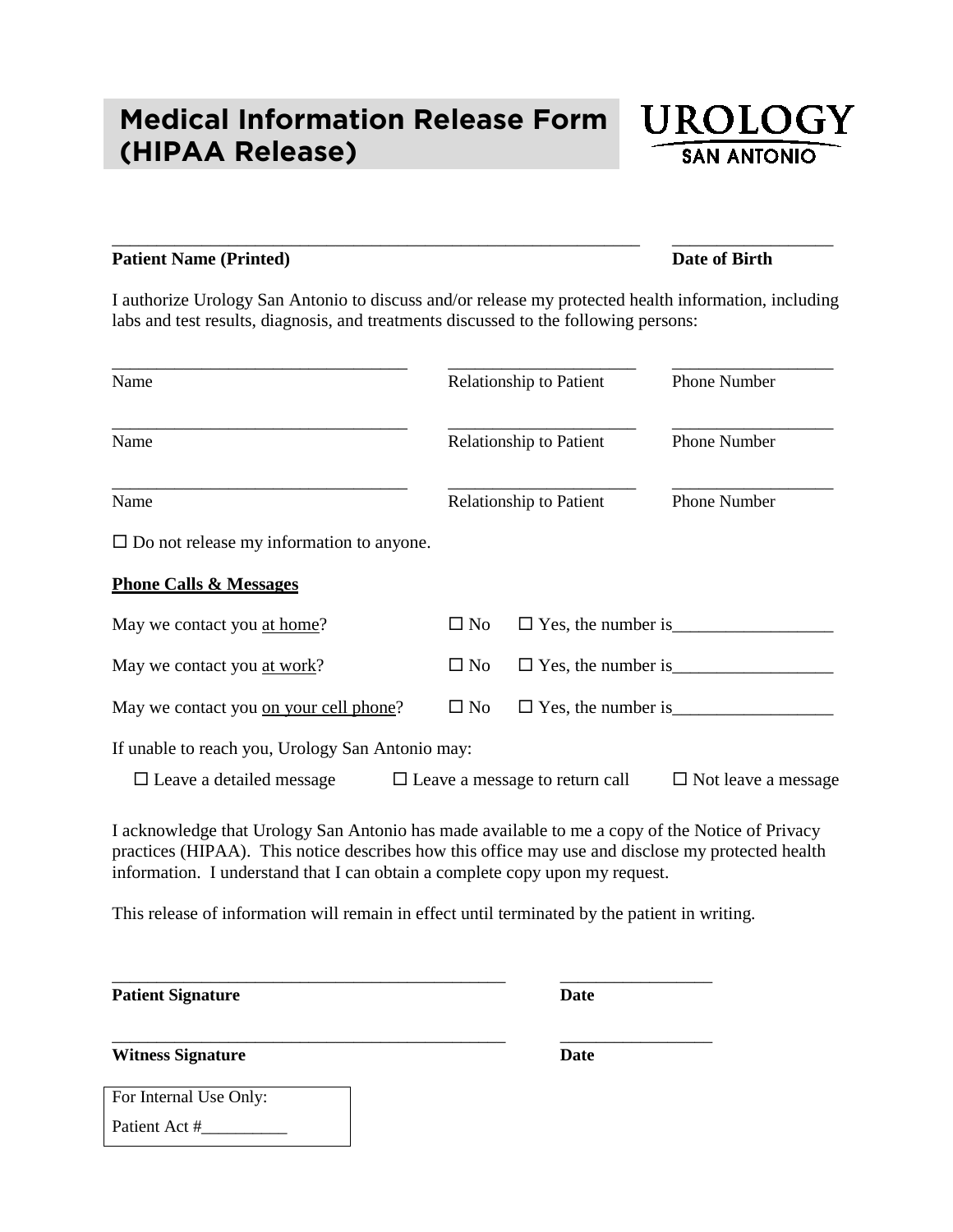The following pages are for your information only. Please take your time reading them and be prepared to sign any corresponding consent statements when you arrive for your appointment.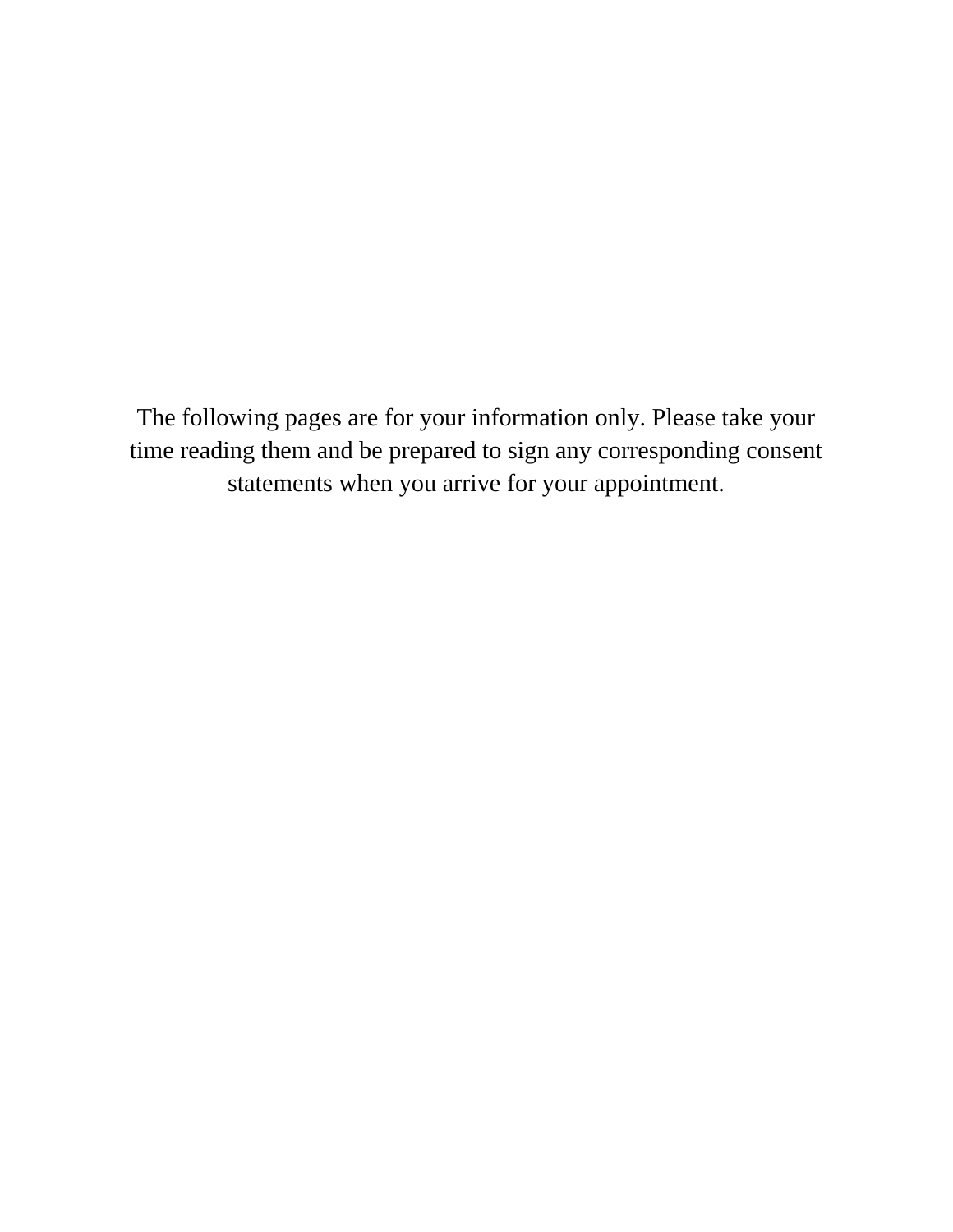# **Patient Consent Statements**



### **Treatment Consent**

I request and authorize medical and/or surgical treatment, as may be deemed necessary and appropriate by the physician and his or her designees participating in my care. The possible risks and benefits of any procedures shall be disclosed to me. This care may include diagnostic; radiology and laboratory procedures; therapeutic procedures, including minor procedures like cystoscopies (using a scope to examine the bladder); administration of drugs; hospital care and medically-appropriate referral for medical supplies including to companies in which my provider may be an investor.

### **Right to Refuse Treatment**

In giving my general consent to treatment, I understand that I retain the right to refuse any particular examination, test, procedure, treatment, therapy or medication recommended or deemed medically necessary by health care providers.

I also understand that Urology San Antonio uses non-physician providers including advance practice nurses and physician assistants to assist in the delivery of urologic care. A non-physician provider has received advanced education and training in the provision of health care. A nonphysician provider can diagnose, treat and monitor common acute and chronic diseases as well as provide health maintenance care. I understand that at any time, I can refuse consent to the services of a non-physician provider and request to see a physician.

I realize that I have the right to informed participation in all decisions involving my health care. I acknowledge that no guarantees may be made in regard to the effectiveness of any particular treatment.

### **Financial Policy Consent**

Insurance eligibility and benefit information supplied by your insurance is only an estimate and not a guarantee of payment. Actual benefits are subject to all plan terms, definitions, limitations and exclusions in effect on the date of service. Urology San Antonio will submit your bill to your insurance, if we are contracted with that insurance, for services performed by our medical providers at our medical facilities; however, it is ultimately the patient's responsibility to pay for any and all services provided. Please verify participation with your insurer prior to scheduling diagnostic, ancillary or specialty care conducted outside Urology San Antonio. Urology San Antonio is not responsible for verifying benefits for hospitals, anesthesia or any other outside ancillary services or facilities.

Self-pay – payment for services rendered is due in full at time of service. Any prices quoted to you on the date of service are only **estimates** of charges for the evaluation associated with your visit. Procedures, laboratory and/or diagnostic studies and services are not included and are a separate charge. Any remaining balances for services provided by Urology San Antonio are the patient's responsibility and will be submitted to you for payment.

## **Consent to Contact**

I authorize and grant consent for Urology San Antonio, its assignees, and third party collection agents to utilize all contact information I have provided in efforts to contact me to communicate regarding my account, including debt collection, by a live person or automated dialing device. This includes, but is not limited to, home telephone, cellular telephone, employment telephone, and any form of digital communications including, but not limited to, contact by manual calling methods, prerecorded or artificial voice messages, text messages, emails, and/or automatic telephone dialing systems.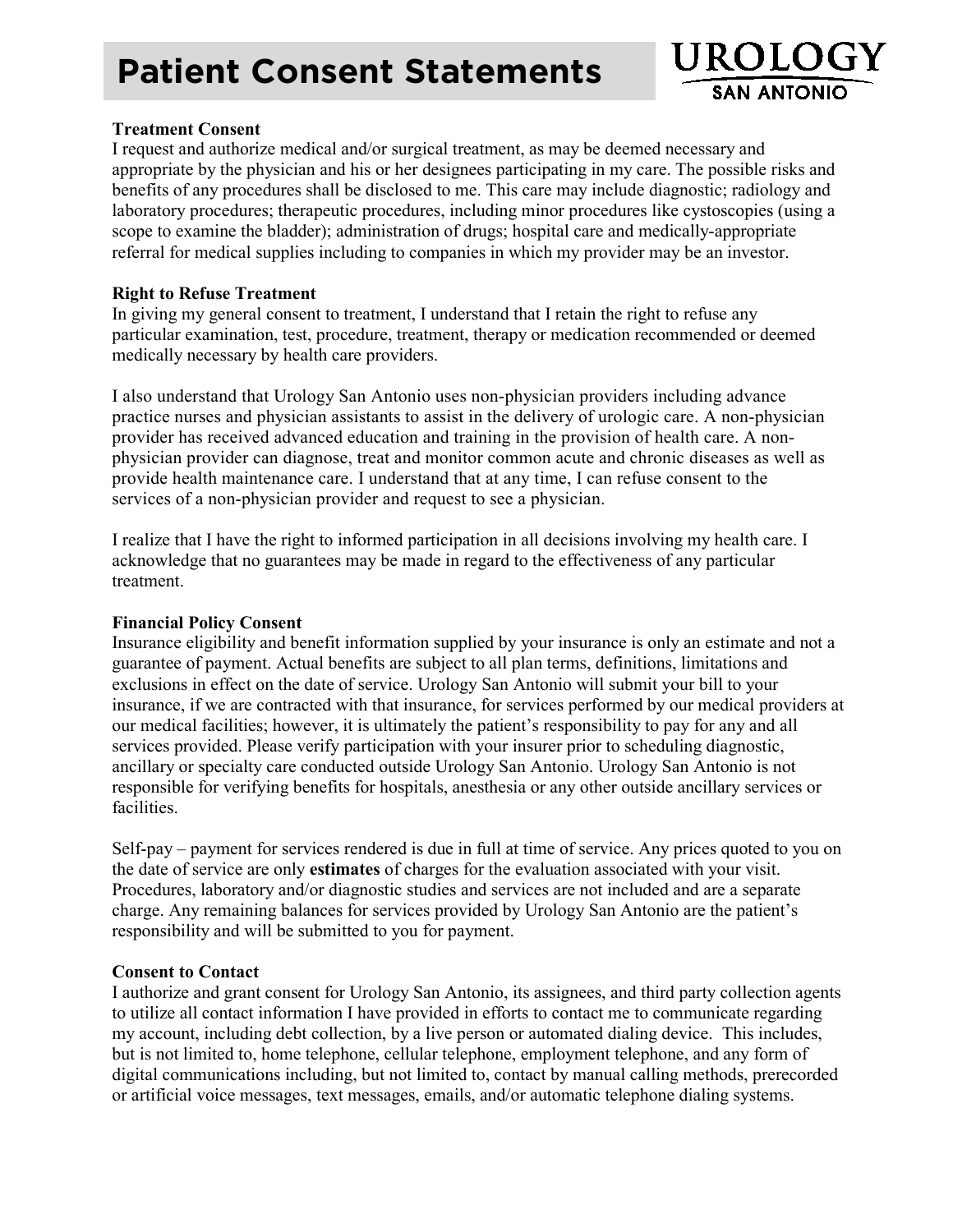#### **Confidential Communications Consent**

I hereby authorize Urology San Antonio to furnish information to insurance carriers concerning my illness and treatment and hereby assign to the medical provider all payments for medical service rendered to myself or my dependents. I understand that Urology San Antonio may use electronic or facsimile communication devices to share information about me with other health care providers, third party payers or other facilities involved in my care. Urology San Antonio may leave voice mail identifying me as a patient of Urology San Antonio. (If you do not wish us to leave voice mail, please notify us.) Please understand that the use of communication technology may expedite your care. Urology San Antonio will not use or disclose your health care information without your authorization except as described in the Notice of Privacy Practices.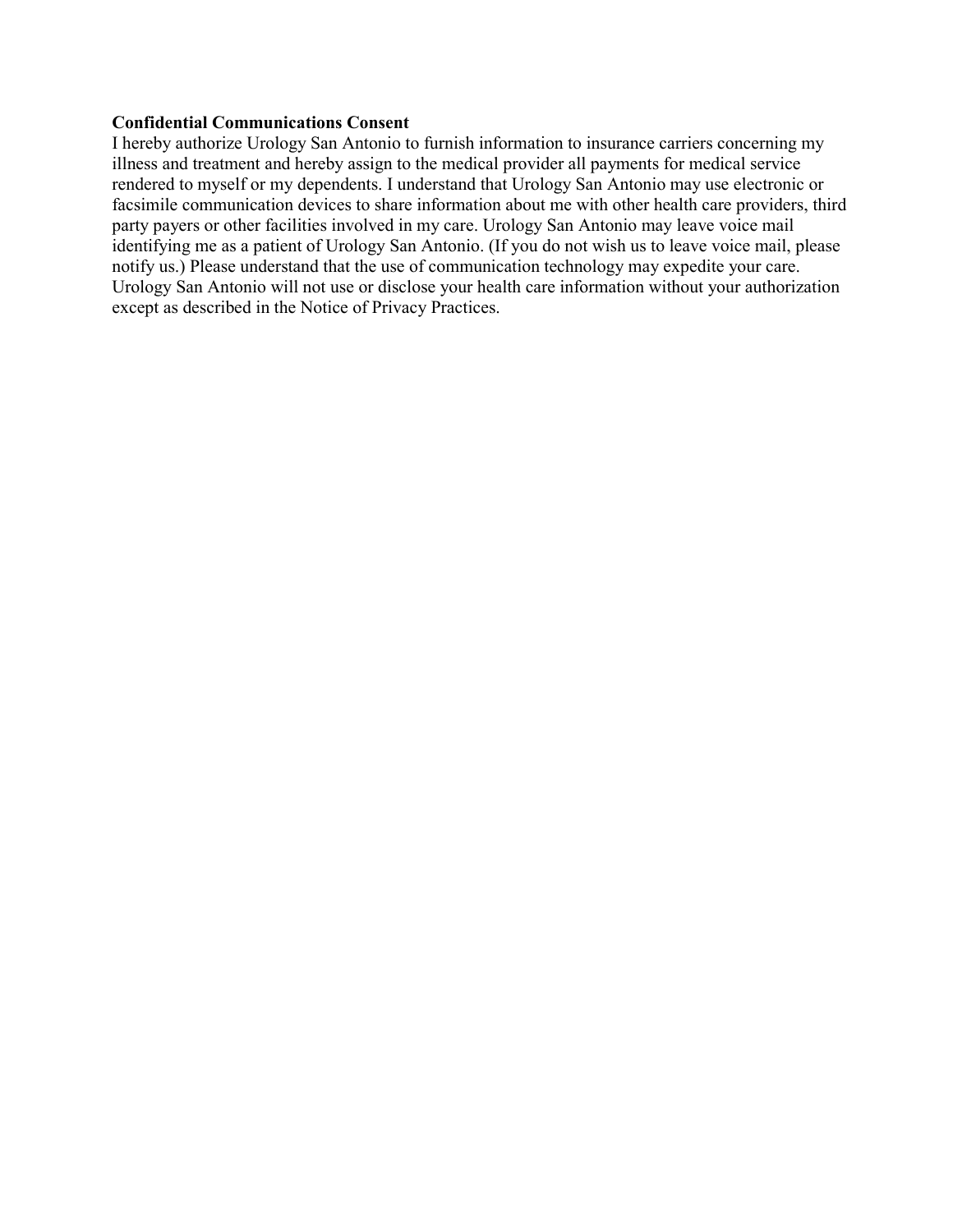# UROLOGY **SAN ANTONIO** NOTICE OF PRIVACY PRACTICES REV. 11/12/2015

This notice describes how medical information about you may be used and disclosed and how you can get access to this information. Please review it carefully.

Urology San Antonio uses health information about you for treatment to obtain payment for treatment, for administrative purposes and to evaluate the quality of care that you receive. Your health information is contained in a medical record that is the physical property of Urology San Antonio.

**Our Responsibilities:** Urology San Antonio is required by law to maintain the privacy of your health information, provide you a description of our privacy practices and notify you following a breach of unsecured protected health information. Urology San Antonio will abide by the terms of this notice.

**How Urology San Antonio May Use or Disclose Your Health Information:** The following categories describe examples of the way we use and disclose health information.

For Treatment: Urology San Antonio may use your health information to provide you with medical treatment or services. For example, information obtained by a health care provider, such as a physician, nurse or other person providing health services to you, will record information in your record that is related to your treatment. This information is necessary for health care providers to determine what treatment you should receive. Health care providers will also record actions taken by them in the course of your treatment and note how you respond to the actions. Urology San Antonio may use your health information when referring you to other health care professionals and facilities.

For Payment: Urology San Antonio may use and disclose your health information to others for purposes of receiving payment for treatment and services that you receive. For example, a bill may be sent to you or a third-party payer such as an insurance company or health plan. The information on the bill may contain information that identifies you, your diagnosis and treatment or supplies used in the course of treatment. Urology San Antonio may use your information to contact you about account balances.

For Health Care Operations: Urology San Antonio may use and disclose health information about you for operational purposes. For example, your health information may be disclosed to members of the medical staff, risk or quality improvement personnel and others to

- Evaluate the performance of our staff
- Assess the quality of care and outcomes in your cases and similar cases
- Learn how to improve our facilities and services
- Determine how to improve the quality of and effectiveness of the health care we provide

Appointment Reminders and Treatment Calls: Urology San Antonio may contact you to provide appointment reminders or information about treatment plans, medication or tests results other health-related benefits and services that may be of interest to you. When leaving a voicemail, Urology San Antonio will provide the physician name, person calling and telephone number/extension.

Notification: Urology San Antonio may use or disclose information to notify or assist in notifying a family member, personal representative or another person responsible for your care, of our location and your general condition.

For Communication with Family: Urology San Antonio's health professionals, exercising their best judgment, may disclose to a family member, other relative, close personal friend or any other person you identify, health information relevant to that person's involvement in your care or payment related to you care.

Business Associates: In some cases, Urology San Antonio contracts with business associates to provide services on its behalf. An example includes arrangements with business associates Urology San Antonio has to provide collection services. Urology San Antonio may disclose your health information to such a business associate so that they can perform their respective job functions. To protect your health information, however, Urology San Antonio requires the business associate to safeguard your information.

As Required by Law: Urology San Antonio may use and disclose information about you as required by law. For example, Urology San Antonio may disclose information for the following purposes.

- For judicial and administrative proceedings pursuant to legal authority
- To report information related to victims of abuse, neglect or domestic violence
- To assist law enforcement officials in their law enforcement duties

As Permitted by Law: Urology San Antonio may also disclose health information to the following types of entities, including but not limited to

- Food and Drug Administration
- Public health or legal authorities charged with preventing or controlling disease, injury or disability
- Correctional institutions
- Workers compensation agents
- Organ and tissue donation organizations
- Military command authorities
- Health oversight agencies